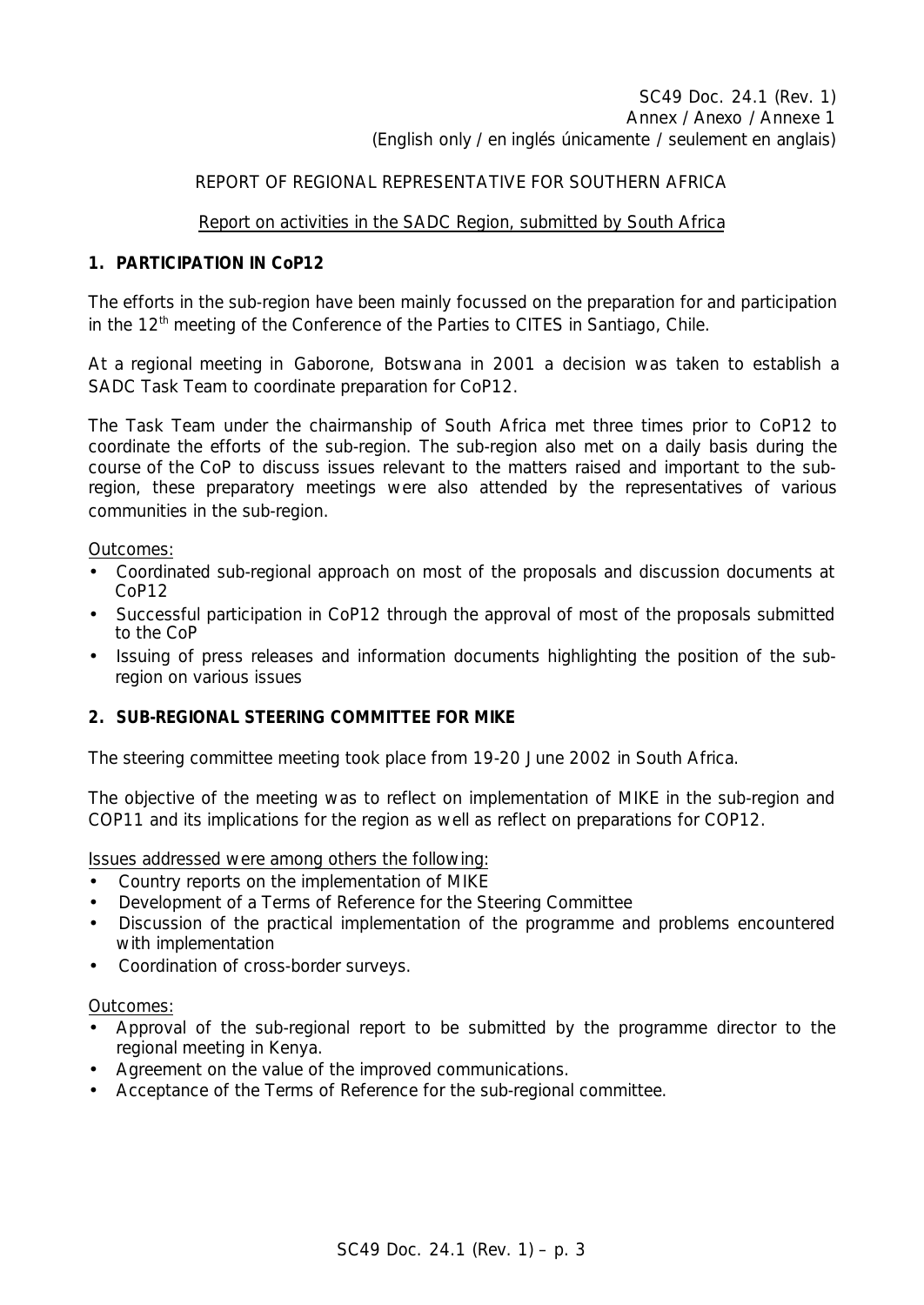SC49 Doc. 24.1 (Rev. 1) – p. 4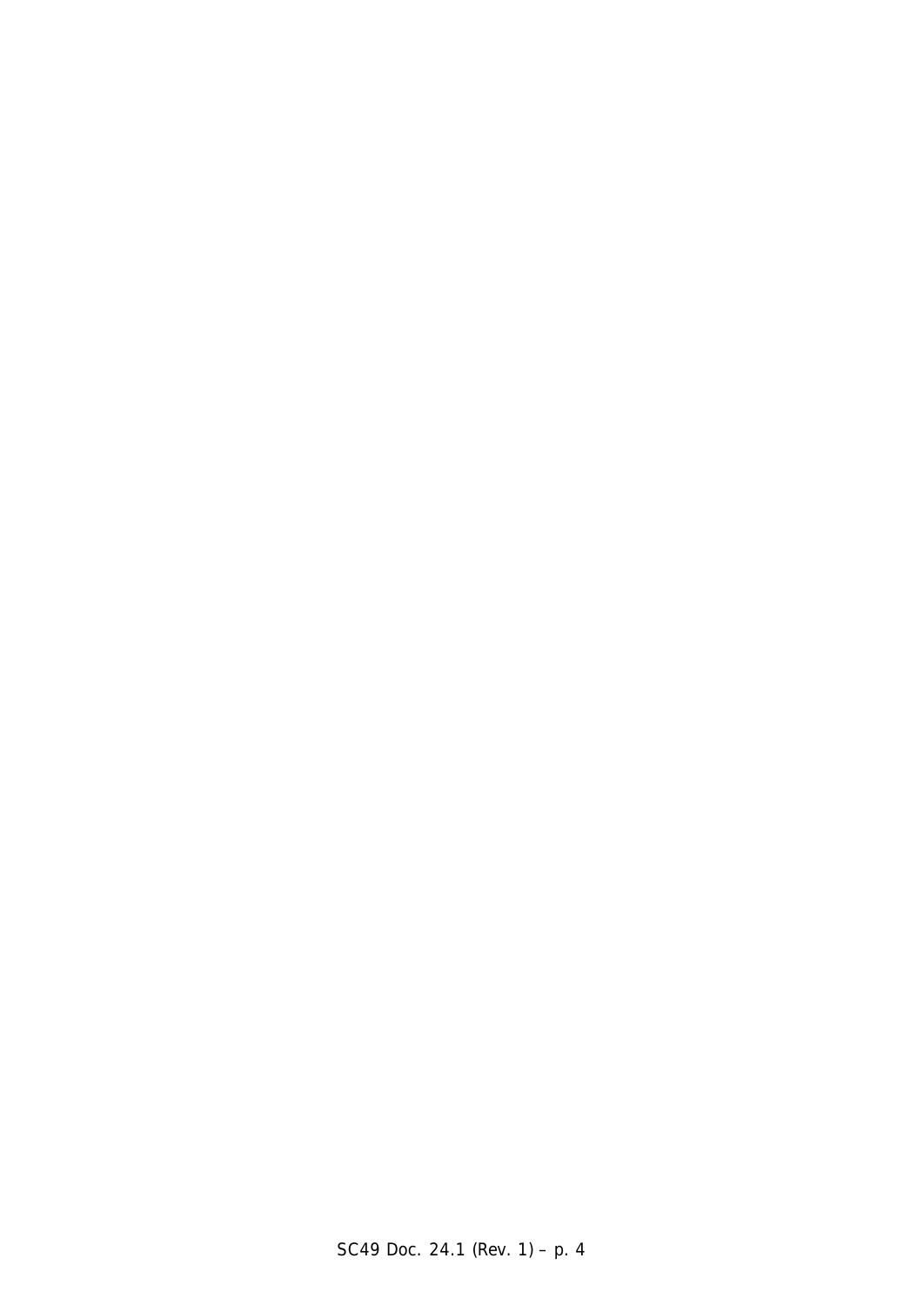# **REPORT OF THE REGIONAL REPRESENTATIVE (EAST AFRICA)**

# **Submitted by the United Republic of Tanzania (March 2002 – February 2003)**

# **1. CITES – MIKE Regional Meeting in Nairobi, Kenya**

Parties to CITES in the Eastern-Africa sub-region participated in the MIKE – Implementation meeting that was held in Nairobi – Kenya, from 10 to 11 September 2002. The meeting was organized by the MIKE – Director, in Nairobi.

## **Outcome**

A draft report on the progress of MIKE – Programme was discussed and agreed upon, prior to its presentation at CoP12 in Santiago, Chile.

Common problems for the MIKE – Programme were identified, for the MIKE – Director to take note and necessary follow-up, as appropriate.

## **2. Implementation of the MIKE Programme**

Parties in the East African sub-region have started submitting reports to the MIKE – Director, in Nairobi. The East Africa MIKE – support officer has an arrangement to visit the respective countries for technical support. A few GPSs and recently a set of computers have been availed to range States for the MIKE programme. Nevertheless, the problem of availing adequate equipment/facilities for the MIKE sites; e.g. GPS's, is not yet fully addressed to the requirement.

## **3. National legislation**

Parties in the sub-region were contacted, and reminded to meet their obligation of making national legislations that address national interests and those of CITES.

On its part, Tanzania has embarked on a rigorous exercise, directed at reviewing the entire Wildlife Conservation Act. No. 12 of 1974. The process entails among other strategies, involving various stakeholders including, where appropriate, the civil society through workshops. Already four (4) workshops, country wide, have successfully been held, and the final zonal workshop comes up in mid May 2003. Though, very expensive, the Government of Tanzania is determined to conclude the WCA legislation Review exercise and adopt a new legislation by December 2003.

In tandem to the legislation – Review, in January 2003 Tanzania launched Regulations which aim to operationalise a newly adopted concept of communal wildlife areas, known as Wildlife Management Areas. As opposed to the past, the intention is to, lawfully, enable Communities to fully participate in wildlife conservation activities.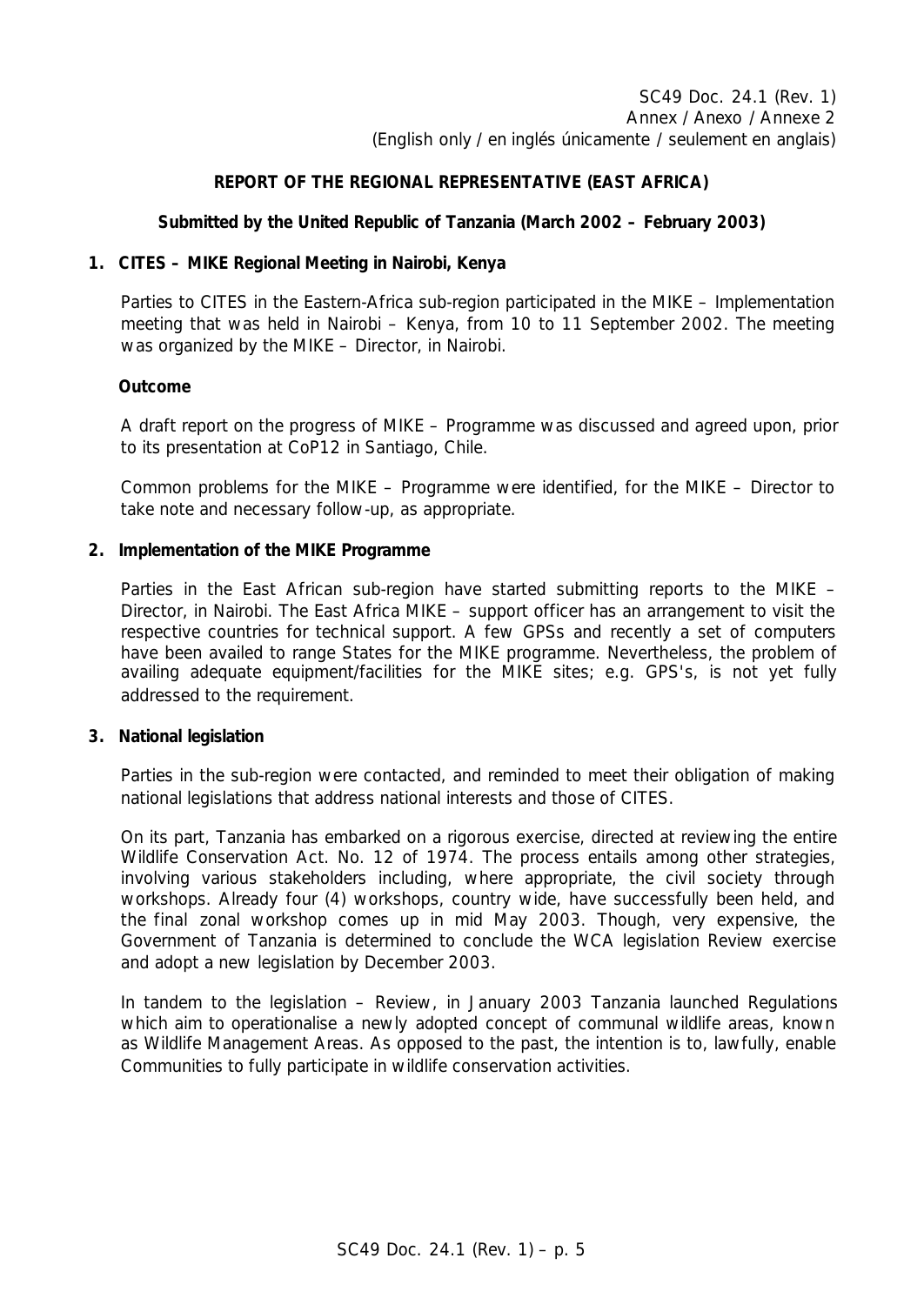SC49 Doc. 24.1 (Rev. 1) – p. 6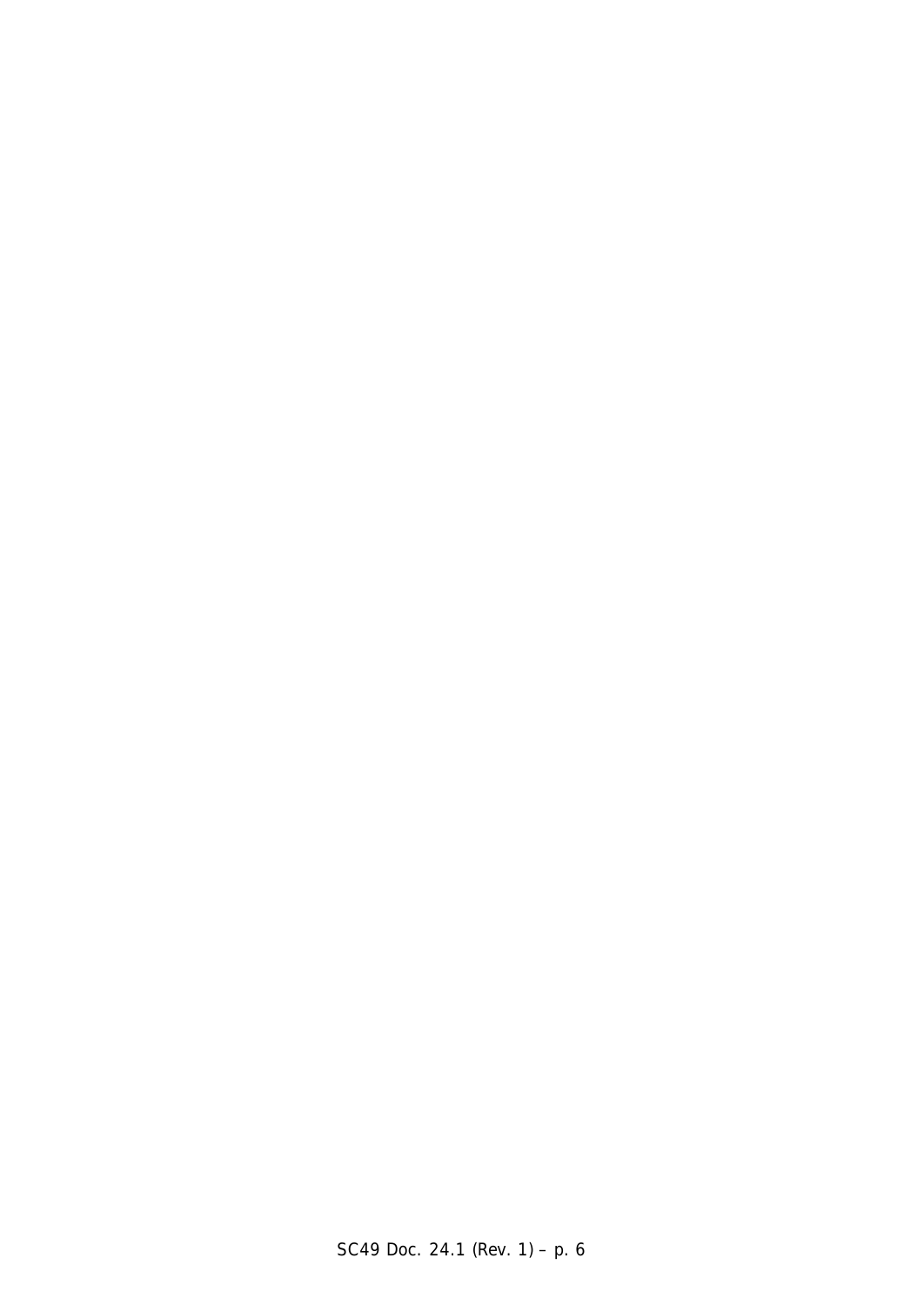## KENYA COUNTRY REPORT

Following elections late 2002, a new government was sworn in peacefully in January 2003. The Kenya Wildlife Service (which is the Management Authority) has moved from the Office of the President, and is now housed in the Ministry of Environment Natural Resources and Wildlife. Other changes include the retirement of the head of the Management Authority, Mr. Joseph Kioko who has been replaced by Mr. Michael Wamithi.

## Meetings

Kenya organized and hosted an Elephant Range States Meeting in September 2002, in Nairobi. It was attended by 40 countries from Asia and Africa. The meeting was co-hosted by the CITES Secretariat and it was chaired by the CITES Secretary General. Funds for the meeting were gratefully received from UNEP, IFAW, the HSUS, and the SSN.

Kenya also actively participated in the Africa Range States Dialogue meeting in Santiago days before the 12<sup>th</sup> CITES Conference. Only 24 of 37 African Range states attended. Kenya expressed regret that the despite the fact that the Kenya elephant proposal was co-sponsored by India, Asian countries could not attend this meeting.

Kenya attended the 12<sup>th</sup> meeting of the Conference of the Parties to CITES. Mr. Joseph Kioko headed the delegation. Kenya submitted four proposals for consideration at that meeting and two additional decisions were submitted at the meeting.

Kenya hosted a National CoP12 CITES meeting to inform the public of the outcome of the meeting.

## **Enforcement**

Kenya has made several seizures of ivory this year and several cases are currently pending in court, other investigations are still ongoing. Poaching levels are increasing in one site, Samburu District where over 15 elephant carcasses have been located since the start of the year. Poaching is also significant in the Nasolot National Park. Tsavo East and West remain vulnerable as elephants move out of the protected areas during dry season months in search of water. Enforcement effort has been increased in the area since CoP 12.

The KWS continues to deploy ivory scent dogs at the Nairobi International Airport on targeted flights, and in the field during investigations. We intend to expand our dog unit to cover other airports and the sea port of Mombasa.

A number of seizures involving products from Kenya have taken place in other countries in recent months due to issuance of export permits from other Kenyan agencies. The KWS has initiated discussions with the relevant agencies to harmonise the implementation of CITES. Agreements on procedures have been developed to ensure that exports of CITES listed species without CITES permits are avoided.

Several inspections of production systems for CITES listed animals and plants have been undertaken in an effort to maintain standards and monitor activities. Policy papers on reptile husbandry are being developed.